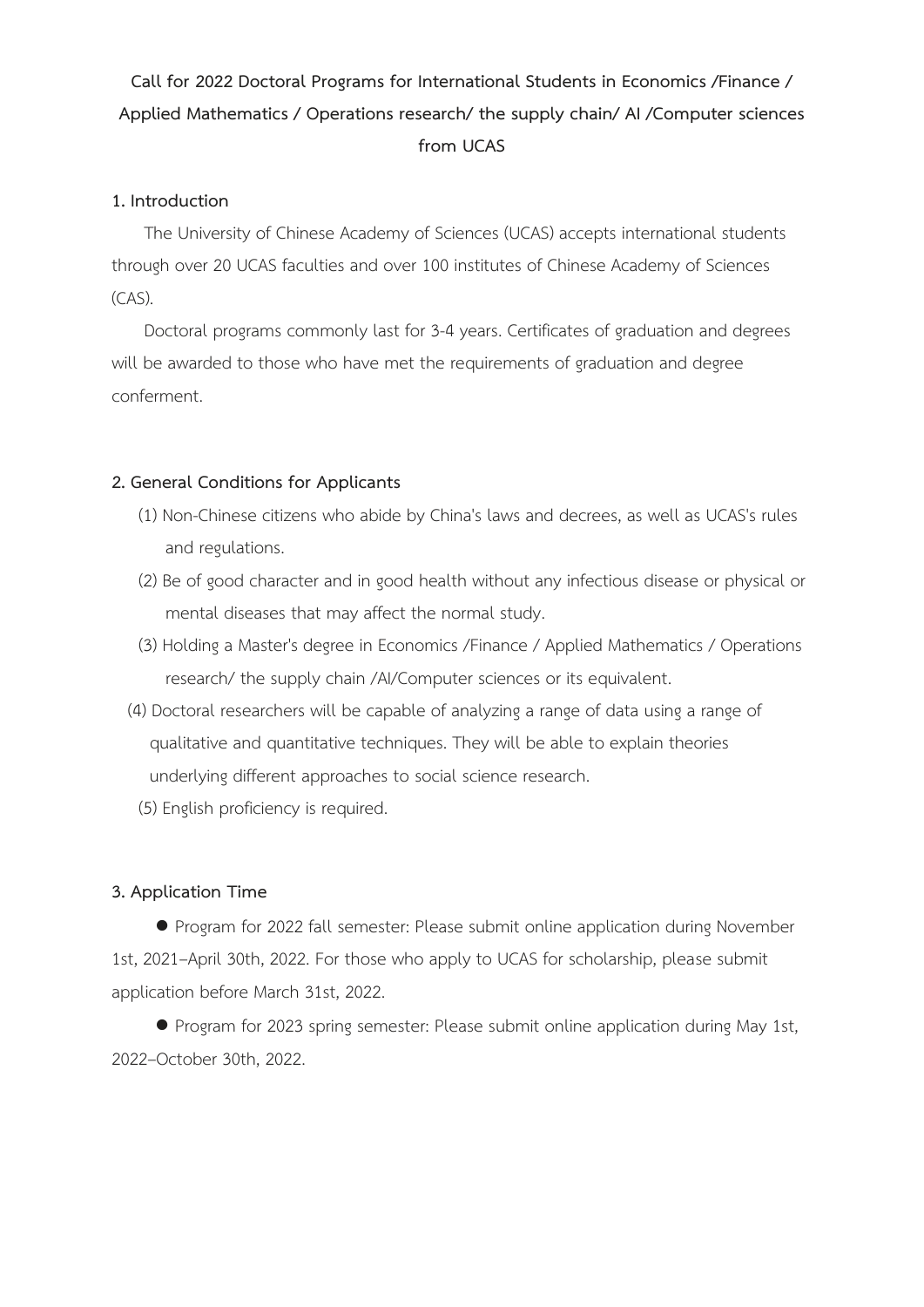#### **4. Fees and Scholarships**

- 4.1 Application Processing Fee, Tuition, and Expenses:
- (1) Application processing fee: RMB 600 (Non-refundable);
- (2) Tuition:

Liberal Arts: RMB 34,000/year;

All Other Disciplines: RMB 40,000/year;

(3) Accidental Injury and Hospitalization Insurance premium: RMB 800/year, RMB 400/half year;

(4) Accommodation (shared rooms) fee: RMB 900/month for one student;

(5) Outpatient service fee is paid according to the insurance scheme of insurance company.

Board expenses, travel expenses and other costs of experiments, meetings and trainings beyond the program curriculum are at the student's own expense.

#### **Please note:**

- 1. Currencies other than RMB, USD and EUR are unacceptable.
- 2. UCAS bank account information:

Beneficiary: University of Chinese Academy of Sciences

Account number: 11001059200053002790

Bank: Construction Bank of China

Beijing Municipal Dongfangguangchang Branch

SWIFTCODE: PCBCCNBJBJX

3. Please specify the purpose of the remittance and the student's name, nationality and passport number.

4. Due to the limitation of dormitory capacity, those who fail to make reservation need to find the accommodation off campus by themselves.

4.2 Scholarships

● Chinese Government Scholarship

The Chinese Government Scholarship sponsor international students to study at Chinese universities. The scholarship offers fee waivers of admission application and tuition, health insurance, on-campus accommodation, etc. Please refer to the website of the China Scholarship Council (http://www.csc.edu.cn/Laihua/) for detailed introduction, qualifications of applicants and application procedure.

UCAS is one of the Chinese Government Scholarship universities. Eligible applicants